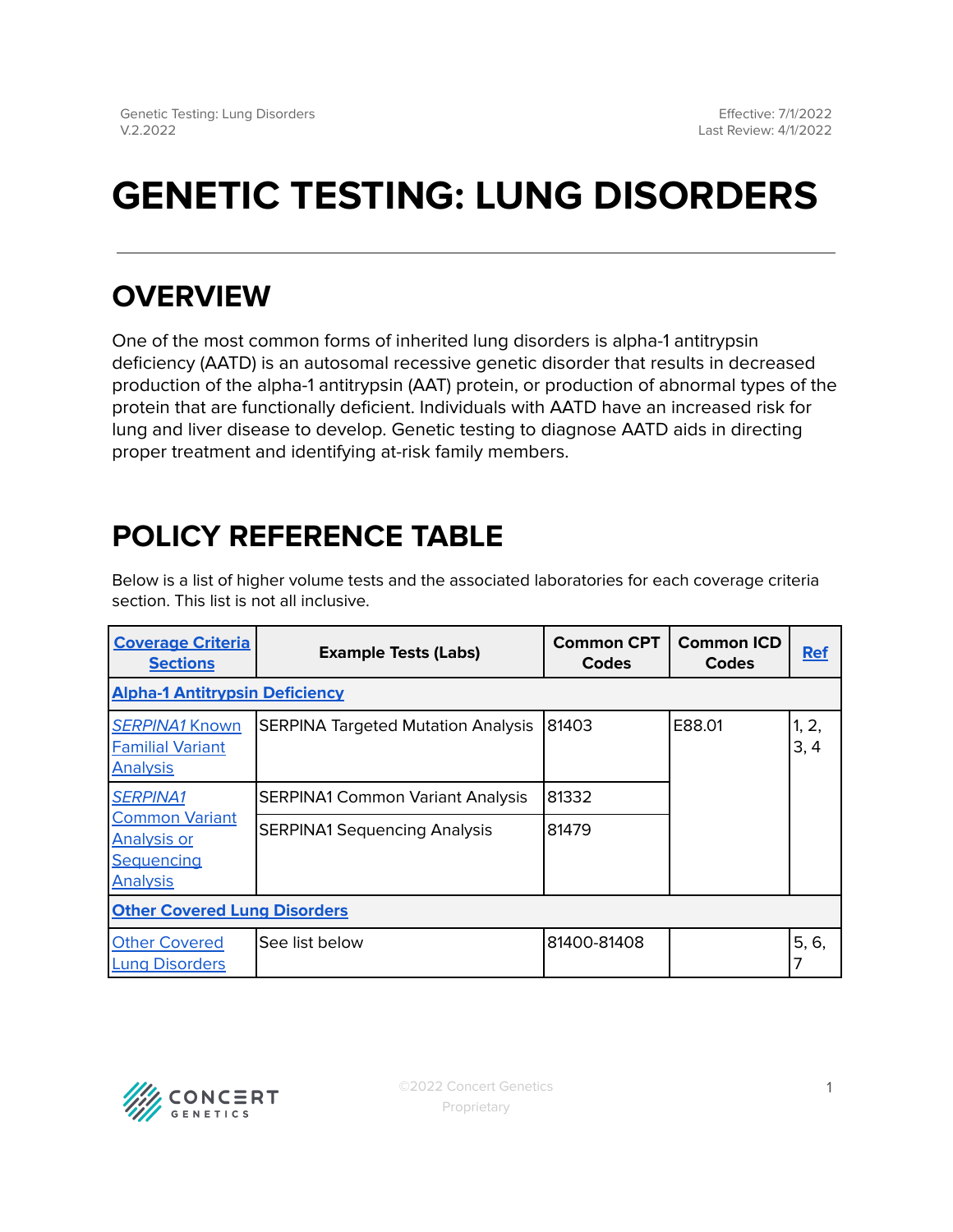## **OTHER RELATED POLICIES**

This policy document provides coverage criteria for Genetic Testing for Lung Disorders. Please refer to:

- **Genetic Testing: Multisystem Inherited Disorders, Intellectual Disability, and Developmental Delay** for coverage criteria related to diagnostic testing for cystic fibrosis and other multisystem inherited disorders.
- **Genetic Testing: General Approach to Genetic Testing** for coverage criteria related to genetic testing for lung disorders and disease that are not specifically discussed in this or another non-general policy.

## <span id="page-1-0"></span>**COVERAGE CRITERIA**

### <span id="page-1-1"></span>**ALPHA-1 ANTITRYPSIN DEFICIENCY**

### <span id="page-1-2"></span>**SERPINA1 Known Familial Variant Analysis**

- I. SERPINA1 targeted variant analysis for a known familial variant (81403) is considered **medically necessary** when:
	- A. The member has a close [relative](#page-3-0) with a known pathogenic or likely pathogenic variants in SERPINA1.
- II. SERPINA1 targeted variant analysis for a known familial variant (81403) is considered **investigational** for all other indications.

### <span id="page-1-3"></span>**SERPINA1 Common Variant Analysis or Sequencing Analysis**

- I. SERPINA1 common variant analysis (81332) or sequencing analysis (81479) to establish a diagnosis of alpha-1 antitrypsin (AAT) deficiency is considered **medically necessary** when:
	- A. The member has abnormally low (less than 120mg/dL) or borderline (90-140mg/dL) alpha-1 antitrypsin levels, **AND**
	- B. Any of the following:

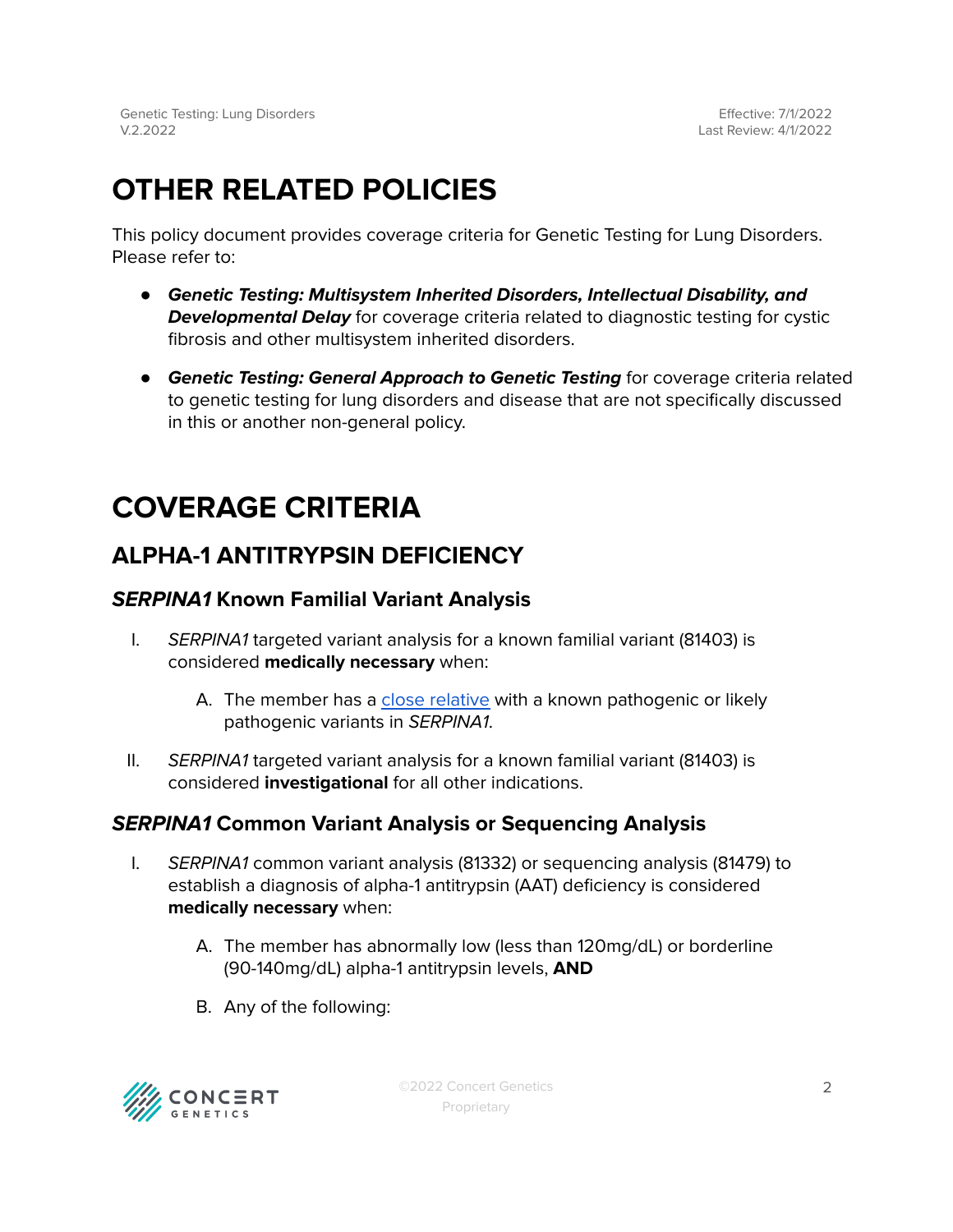Effective: 7/1/2022 Last Review: 4/1/2022

- 1. Early-onset emphysema  $(≤ 45$  years)
- 2. Emphysema in the absence of additional risk factor (e.g., smoking, occupational dust exposure)
- 3. Emphysema with prominent basilar hyperlucency
- 4. Otherwise unexplained liver disease
- 5. Necrotizing panniculitis
- 6. C-ANCA positive vasculitis (i.e., granulomatosis with polyangiitis)
- 7. Bronchiectasis without evident etiology
- 8. A sibling with known AAT deficiency.
- II. SERPINA1 common variant analysis (81332) or sequencing analysis (81479) to establish a diagnosis of alpha-1 antitrypsin deficiency is considered **investigational** for all other indications.

[back](#page-0-0) to top

### <span id="page-2-0"></span>**OTHER COVERED LUNG DISORDERS**

The following is a list of conditions that have a known genetic association. Due to their relative rareness, it may be appropriate to cover these genetic tests to establish or confirm a diagnosis.

- I. Genetic testing to establish or confirm one of the following genetic lung disorders to guide management is considered **medically necessary** when the member demonstrates clinical features\* consistent with the disorder (the list is not meant to be comprehensive, see II below):
	- A. Familial [Pulmonary](https://www.ncbi.nlm.nih.gov/books/NBK1230/) Fibrosis
	- B. Primary Ciliary [Dyskinesia](https://www.ncbi.nlm.nih.gov/books/NBK1122/)
	- C. Pulmonary lymphangioleiomyomatosis (LAM)
	- D. Pulmonary alveolar proteinosis (PAP)
- II. Genetic testing to establish or confirm the diagnosis of all other lung disorders not specifically discussed within this or another medical policy will be evaluated by the criteria outlined in General Approach to Genetic Testing (see policy for coverage criteria).

\*Clinical features for a specific disorder may be outlined in resources such as [GeneReviews](https://www.ncbi.nlm.nih.gov/books/NBK1116/), [OMIM](https://www.omim.org/), National Library of Medicine, Genetics Home [Reference,](https://medlineplus.gov/genetics/) or other scholarly source.



©2022 Concert Genetics Proprietary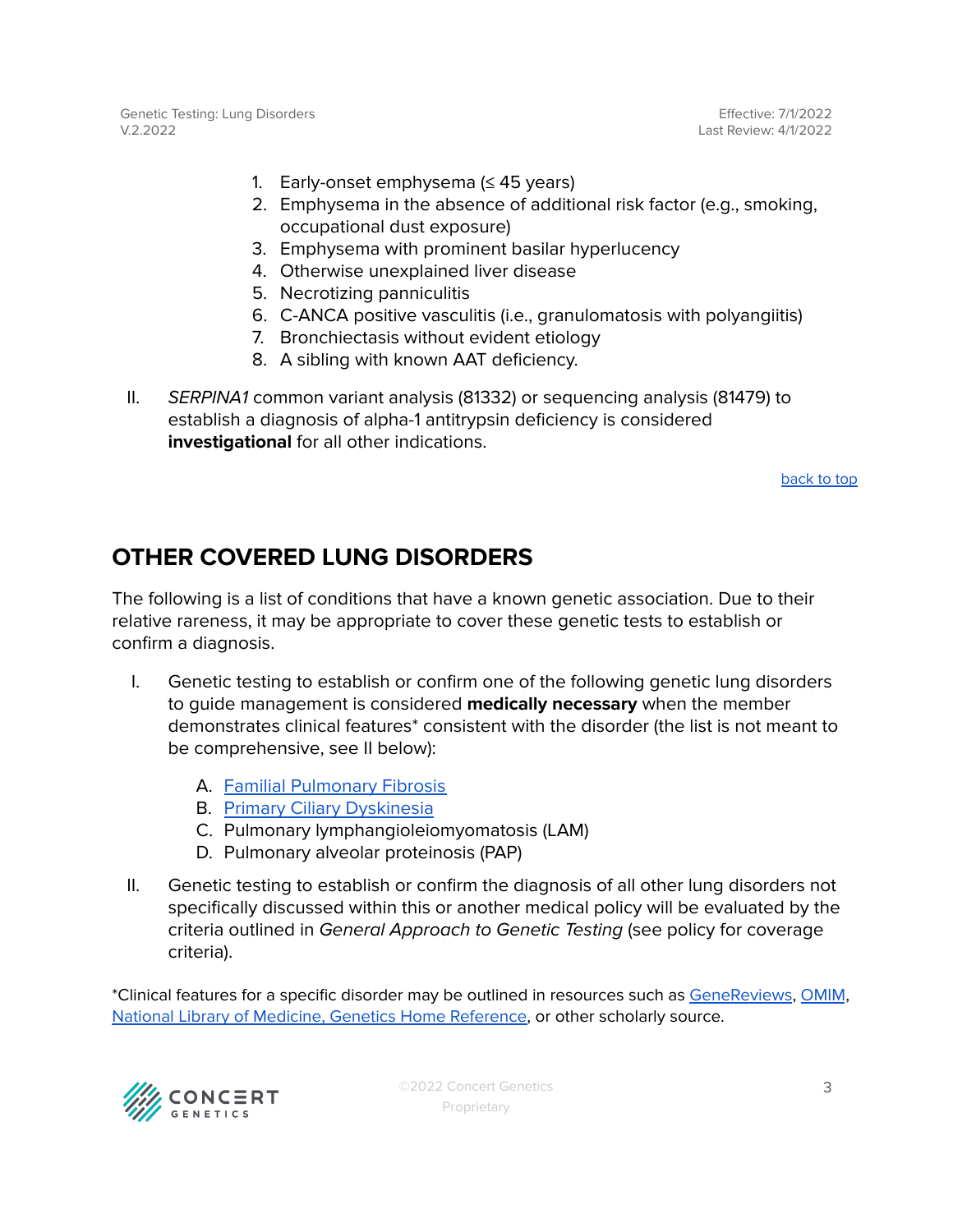[back](#page-0-0) to top

## <span id="page-3-0"></span>**NOTES AND DEFINITIONS**

- 1. Close relatives include first, second, and third degree blood relatives:
	- a. **First-degree relatives** are parents, siblings, and children
	- b. **Second-degree relatives** are grandparents, aunts, uncles, nieces, nephews, grandchildren, and half siblings
	- c. **Third-degree relatives** are great grandparents, great aunts, great uncles, great grandchildren, and first cousins

[back](#page-0-0) to top

### **BACKGROUND AND RATIONALE**

### **Practice Guidelines and Position Statements**

### American Thoracic Society and European Respiratory Society

The American Thoracic Society and European Respiratory Society published a joint statement on the the diagnosis and management of individuals with alpha-1 antitrypsin deficiency (2003) which stated the following regarding recommendations for diagnostic testing:

Type A Recommendations:

- Symptomatic adults with emphysema, chronic obstructive pulmonary disease (COPD), or asthma with airflow obstruction that is not completely reversible with aggressive treatment with bronchodilators
- Individuals with unexplained liver disease
- Asymptomatic individuals with persistent obstruction on pulmonary function tests with identifiable risk factors (eg, cigarette smoking, occupational exposure)
- Adults with necrotizing panniculitis
- Siblings of an individual with known AAT deficiency

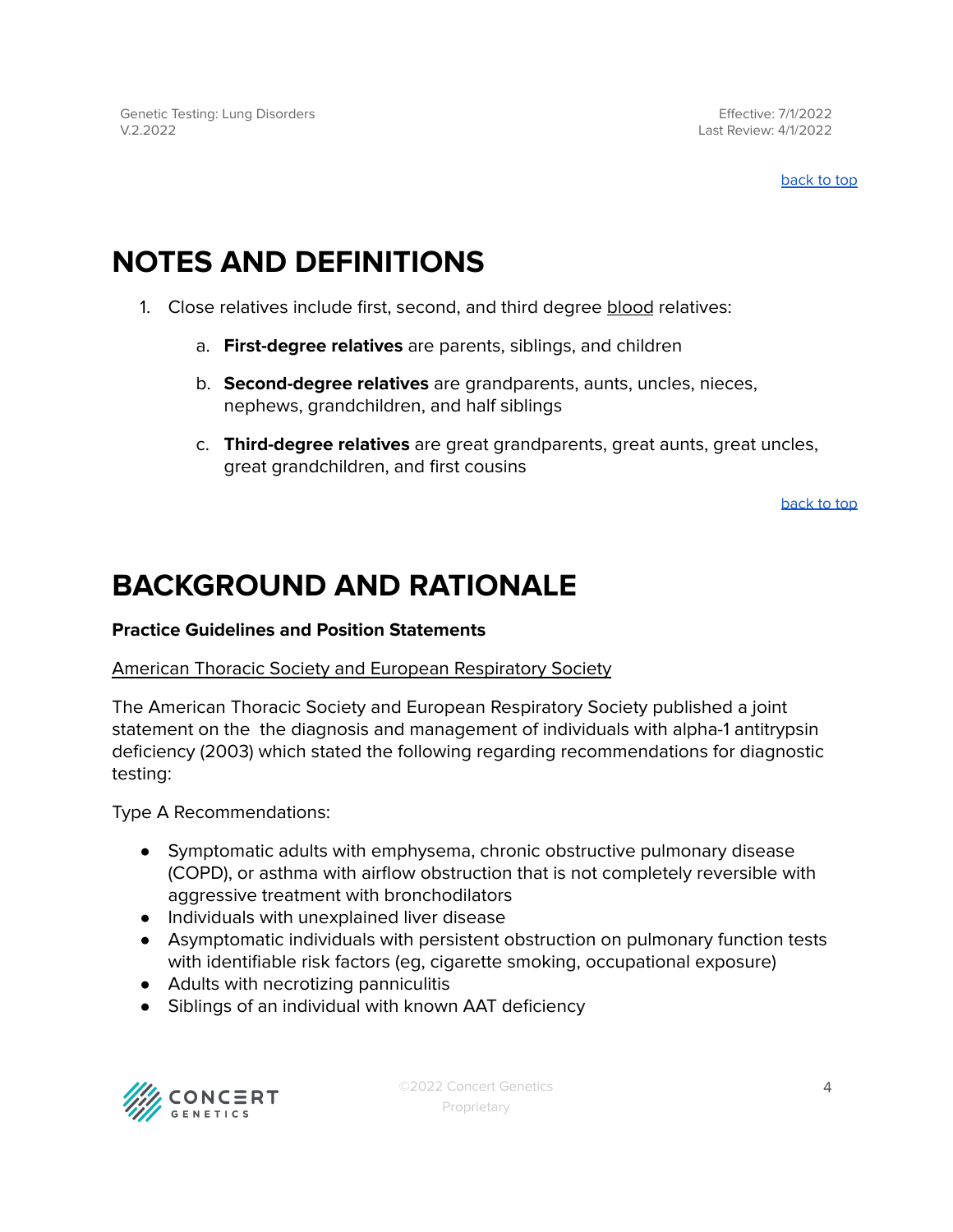Type B Recommendations:

- Adults with bronchiectasis without evidence etiology
- Adolescents with persistent airflow obstruction
- Asymptomatic individuals with persistent airflow obstruction and no risk factors
- Adults with C-ANCA-positive (anti-proteinase 3-positive) vasculitis
- Individuals with a family history of COPD or liver disease not known to be attributed to AAT deficiency
- Distant relatives of an individual who is homozygous for AAT deficiency
- Offspring or parents of an individual with homozygous AAT deficiency
- Siblings, offspring, parents, or distant relatives of an individual who is heterozygous for AAT deficiency
- Individuals at high risk of having AAT deficiency-related diseases
- Individuals who are not at risk themselves of having AAT deficiency but who are partners of individuals who are homozygous or heterozygous for AAT deficiency

Type C Recommendations:

- Adults with asthma in whom airflow obstruction is completely reversible
- Predispositional testing
- Population screening of smokers with normal spirometry

Type D Recommendations:

- Predispositional fetal testing
- Population screening of either neonates, adolescents, or adults

#### European Respiratory Society

The European Respiratory Society published an updated statement on the diagnosis and treatment of pulmonary disease in alpha-1 antitrypsin deficiency (2017) that recommends the following related to genetic testing:

- The quantitative determination of AAT levels in blood is a crucial first test to identify AATD. Quantitative deficiency must be supported by qualitative tests to identify the genetic mutation(s) causing AATD.
- Protein phenotyping by isoelectric focusing identifies variants where AAT is present in the sample including the rarer variants F, I and P etc.
- Genotyping allows a rapid and precise identification/exclusion of S and Z alleles and other variants, where specific primers are available.

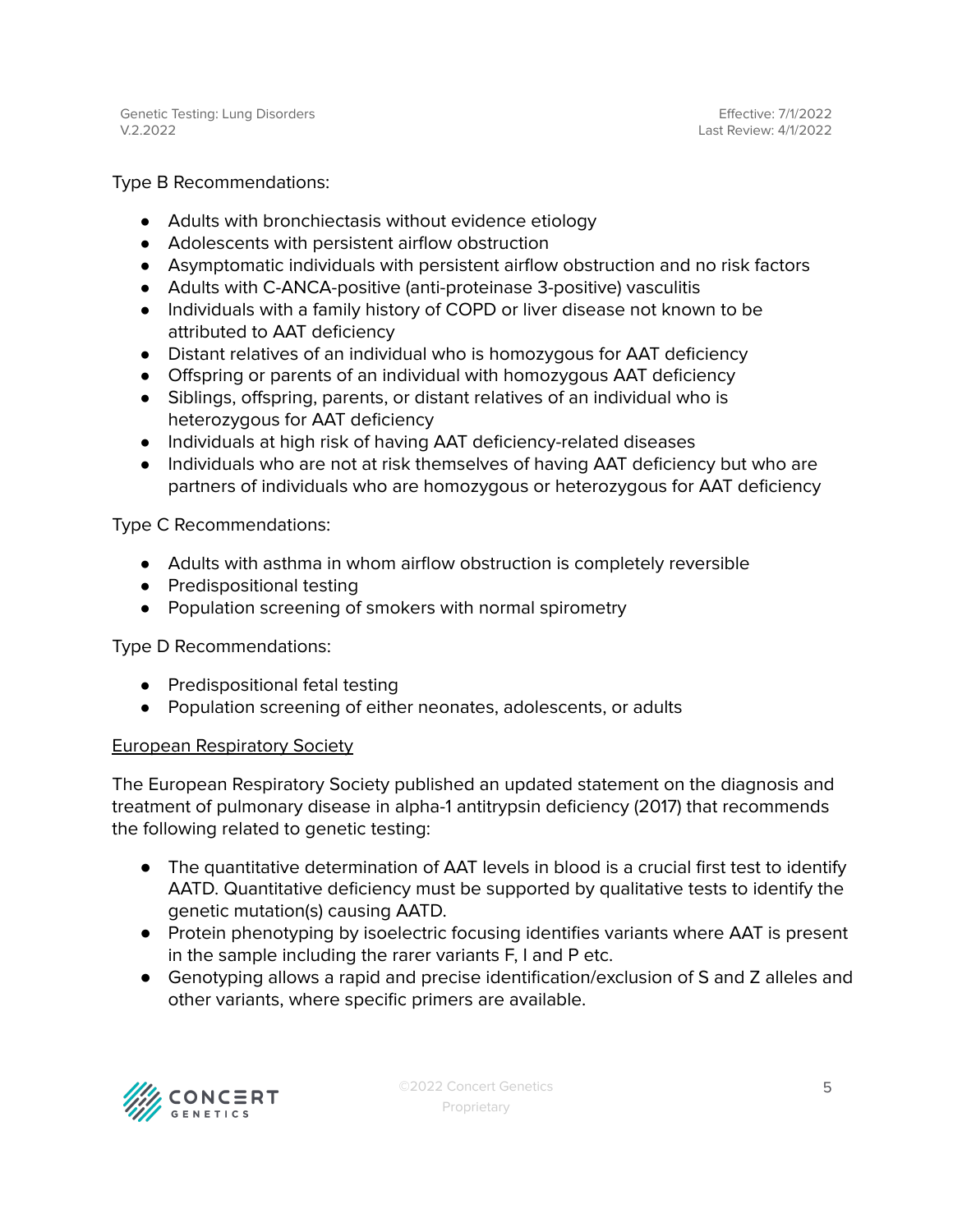- Gene sequencing remains necessary for those cases where a null variant or a deficient variant other than Z or S is suspected.
- Testing of relatives of identified patients should be considered after appropriate counselling.
- Genetic testing should be carried out only after informed consent is given and in accordance with the relevant guidelines and legislation.

### World Health Organization

The World Health Organization published a memorandum on alpha-1 antitrypsin deficiency (1997) that recommended the following related to genetic testing:

● It is therefore recommended that all patients with COPD and adults and adolescents with asthma be screened once for AAT deficiency using a quantitative test. Those with abnormal results on screening should undergo PI typing.

[back](#page-0-0) to top

## <span id="page-5-0"></span>**REFERENCES**

- 1. Stoller JK, Hupertz V, Aboussouan LS. Alpha-1 Antitrypsin Deficiency. 2006 Oct 27 [Updated 2020 May 21]. In: Adam MP, Ardinger HH, Pagon RA, et al., editors. GeneReviews® [Internet]. Seattle (WA): University of Washington, Seattle; 1993-2020. Available from: <https://www.ncbi.nlm.nih.gov/books/NBK1519/>
- 2. Miravitlles M, Dirksen A, Ferrarotti I, et al. European Respiratory Society statement: diagnosis and treatment of pulmonary disease in α1-antitrypsin deficiency. Eur Respir J. 2017;50(5):1700610. Published 2017 Nov 30. doi:10.1183/13993003.00610-2017
- 3. Alpha 1-antitrypsin deficiency: memorandum from a WHO meeting. Bull World Health Organ. 1997;75(5):397-415.
- 4. American Thoracic Society; European Respiratory Society. American Thoracic Society/European Respiratory Society statement: standards for the diagnosis and management of individuals with alpha-1 antitrypsin deficiency. Am J Respir Crit Care Med. 2003;168(7):818-900. doi:10.1164/rccm.168.7.818